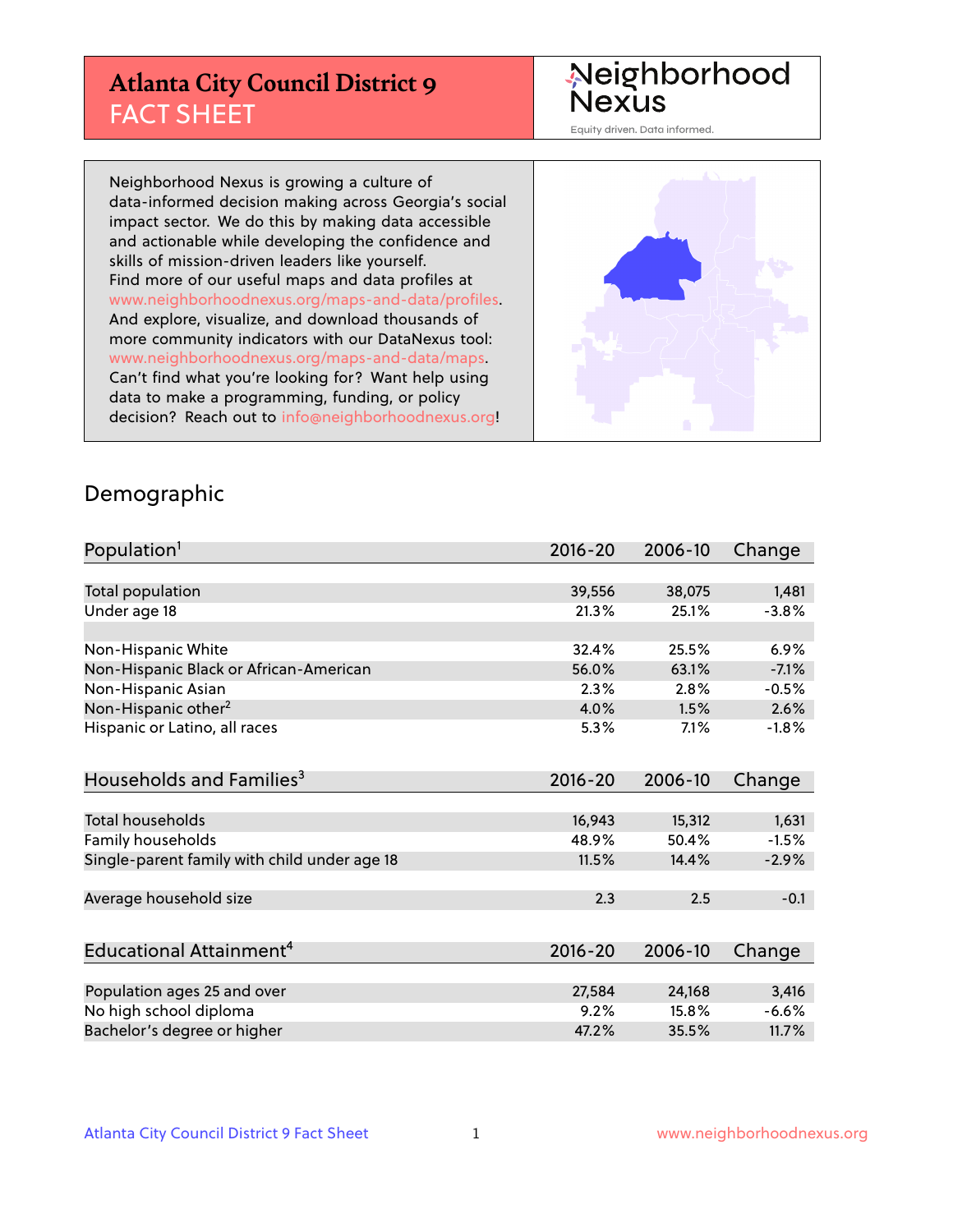# Change Measures, continued...

| Employment <sup>5</sup>                            | $2016 - 20$ | 2006-10     | Change   |
|----------------------------------------------------|-------------|-------------|----------|
|                                                    |             |             |          |
| Total workers residing in district                 | 16,864      | 12,692      | 4,172    |
| Workers with earnings \$1250/month or less         | 17.7%       | 31.2%       | $-13.5%$ |
| Workers with earnings \$1251/month to \$3333/month | 28.6%       | 46.5%       | $-17.9%$ |
| Workers with earnings greater than \$3333/month    | 53.7%       | 22.3%       | 31.4%    |
| Total jobs located in district                     | 26,421      | 21,492      | 4,929    |
| Jobs with earnings \$1250/month or less            | 19.0%       | 24.1%       | $-5.1%$  |
| Jobs with earnings \$1251/month to \$3333/month    | 34.6%       | 48.5%       | $-13.9%$ |
| Jobs with earnings greater than \$3333/month       | 46.4%       | 27.4%       | 19.0%    |
|                                                    |             |             |          |
| Jobs/workers ratio                                 | 1.6         | 1.7         | $-0.1$   |
| Income and Poverty <sup>6</sup>                    | $2016 - 20$ | 2006-10     | Change   |
|                                                    |             |             |          |
| Median household income                            | \$59,889    | \$40,628    | \$19,261 |
|                                                    |             |             |          |
| Population for whom poverty status is determined   | 39,267      | 37,878      | 1,389    |
| Population below poverty                           | 16.7%       | 27.1%       | $-10.4%$ |
|                                                    |             |             |          |
| Housing <sup>7</sup>                               | $2016 - 20$ | 2006-10     | Change   |
| Total housing units                                | 19,384      | 19,124      | 260      |
| Occupied housing units                             | 87.4%       | 80.1%       | 7.3%     |
| Vacant housing units                               | 12.6%       | 19.9%       | $-7.3%$  |
|                                                    |             |             |          |
| Occupied housing units                             | 16,943      | 15,312      | 1,631    |
| Owner occupied housing units                       | 44.7%       | 48.8%       | $-4.1%$  |
| Renter occupied housing units                      | 55.3%       | 51.2%       | 4.1%     |
|                                                    |             |             |          |
| Access to a Vehicle <sup>8</sup>                   | $2016 - 20$ | 2006-10     | Change   |
|                                                    |             |             |          |
| Occupied housing units                             | 16,943      | 15,312      | 1,631    |
| No vehicle available                               | 17.6%       | 19.0%       | $-1.4%$  |
|                                                    |             |             |          |
| Crime Rates, per 10,000 Population <sup>9</sup>    | 2017-21     | $2012 - 16$ | Change   |
|                                                    |             |             |          |
| All Part I crimes                                  | 540.5       | 835.8       | $-295.3$ |
| Violent crime                                      | 67.3        | 123.3       | $-56.1$  |
| Murder                                             | 2.4         | 2.4         | 0.0      |
| Robbery                                            | 20.6        | 54.8        | $-34.2$  |
| Aggravated assault                                 | 44.3        | 66.2        | $-21.9$  |
| Property crime                                     | 473.2       | 712.4       | $-239.2$ |
| <b>Burglary</b>                                    | 61.4        | 162.2       | $-100.8$ |
| Larceny                                            | 334.7       | 423.0       | $-88.3$  |
| Vehicle theft                                      | 77.1        | 127.2       | $-50.1$  |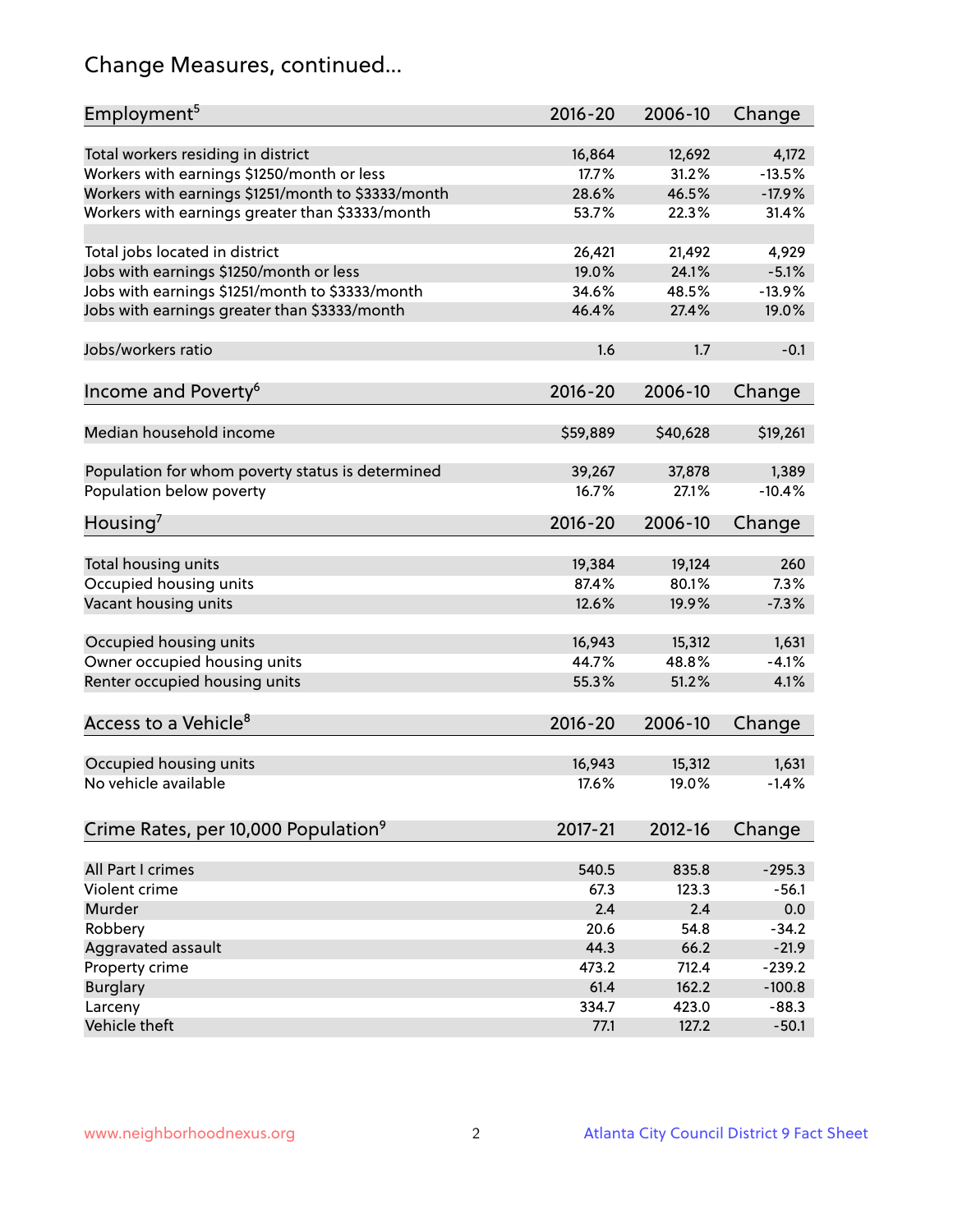# Current Data: Demographic

| Sex and Age, 2016-20 <sup>10</sup>                    | <b>Estimate</b> | Margin of Error |
|-------------------------------------------------------|-----------------|-----------------|
| Total population                                      | 39,556          | $\pm$ 2,752     |
| Male                                                  | 45.1%           | $\pm 2.5\%$     |
| Female                                                | 54.9%           | ±2.8%           |
| Under 5 years                                         | 6.3%            | $\pm 1.2\%$     |
| 5 to 9 years                                          | 7.8%            | $\pm1.7\%$      |
| 10 to 14 years                                        | 4.3%            | $\pm1.0\%$      |
| 15 to 19 years                                        | 5.1%            | $\pm 1.2\%$     |
| 20 to 24 years                                        | 6.7%            | $\pm 1.5\%$     |
| 25 to 34 years                                        | 22.3%           | $\pm 2.0\%$     |
| 35 to 44 years                                        | 15.6%           | $\pm1.7\%$      |
| 45 to 54 years                                        | 9.6%            | $\pm$ 1.3%      |
| 55 to 59 years                                        | 4.4%            | $\pm 0.8\%$     |
| 60 to 64 years                                        | 5.1%            | $\pm 1.3\%$     |
| 65 to 74 years                                        | 8.7%            | $\pm 2.6\%$     |
| 75 to 84 years                                        | 2.9%            | ±0.8%           |
| 85 years and over                                     | 1.2%            | $\pm$ 0.6%      |
| Median age (years)                                    | 33.7            | $\pm$ 0.4       |
| Race and Ethnicity, 2016-20 <sup>11</sup>             | <b>Estimate</b> | Margin of Error |
| <b>Total population</b>                               | 39,556          | $\pm$ 2,752     |
| Hispanic or Latino (of any race)                      | 5.3%            | $\pm1.6\%$      |
| Not Hispanic or Latino                                | 94.7%           | $\pm 1.7\%$     |
| White alone                                           | 32.4%           | $\pm 2.3\%$     |
| Black or African American alone                       | 56.0%           | $\pm 4.1\%$     |
| American Indian and Alaska Native alone               | 0.1%            | $\pm$ 0.2%      |
| Asian alone                                           | 2.3%            | $\pm 1.1\%$     |
| Native Hawaiian and other Pacific Islander alone      | 0.0%            | $\pm$ 0.1%      |
| Some other race alone                                 | 2.0%            | $\pm 2.3\%$     |
| Two or more races                                     | 2.0%            | ±0.8%           |
| U.S. Citizenship Status, 2016-20 <sup>12</sup>        | <b>Estimate</b> | Margin of Error |
| Foreign-born population                               | 2,556           | $\pm$ 1,017     |
| Naturalized U.S. citizen                              | 50.1%           | $\pm$ 29.8%     |
| Not a U.S. citizen                                    | 49.9%           | $\pm 25.6\%$    |
| Citizen, Voting Age Population, 2016-20 <sup>13</sup> | <b>Estimate</b> | Margin of Error |
| Citizen, 18 and over population                       | 29,856          | $\pm$ 1,985     |
| Male                                                  | 45.4%           | $\pm 2.8\%$     |
| Female                                                | 54.6%           | $\pm$ 3.8%      |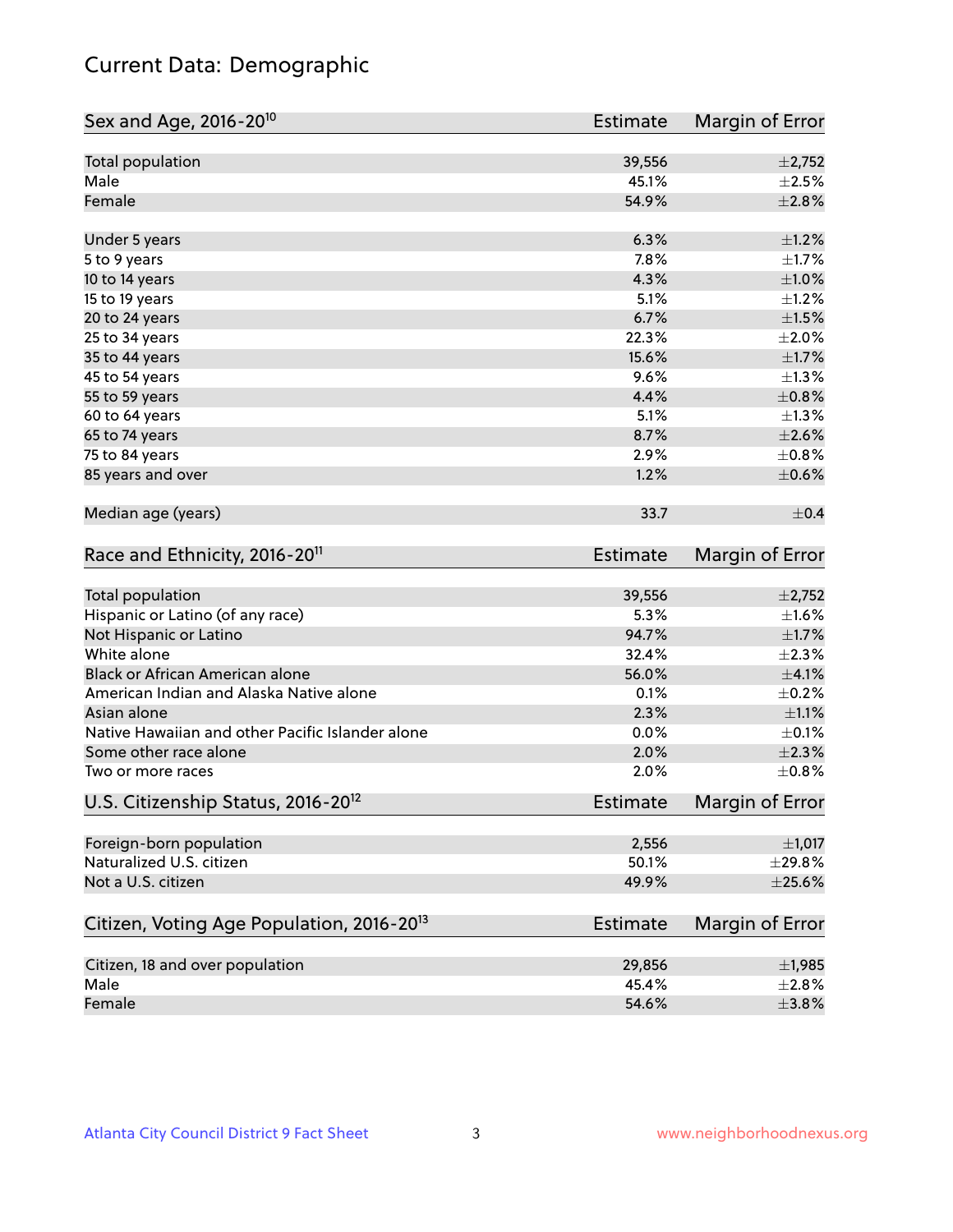## Current Data: Economic

| Income, 2016-20 <sup>14</sup>                           | <b>Estimate</b> | Margin of Error |
|---------------------------------------------------------|-----------------|-----------------|
| All households                                          | 16,943          | $\pm$ 1,025     |
| Less than \$10,000                                      | 6.9%            | $\pm 1.7\%$     |
| \$10,000 to \$14,999                                    | 5.6%            | ±1.8%           |
|                                                         |                 |                 |
| \$15,000 to \$24,999                                    | 10.7%           | $\pm$ 3.7%      |
| \$25,000 to \$34,999                                    | 7.3%            | $\pm 1.7\%$     |
| \$35,000 to \$49,999                                    | 13.2%           | $\pm 2.6\%$     |
| \$50,000 to \$74,999                                    | 16.0%           | $\pm 3.0\%$     |
| \$75,000 to \$99,999                                    | 10.9%           | $\pm 2.2\%$     |
| \$100,000 to \$149,999                                  | 10.5%           | $\pm 2.4\%$     |
| \$150,000 to \$199,999                                  | 8.7%            | ±1.9%           |
| \$200,000 or more                                       | 10.2%           | $\pm 2.0\%$     |
| Median household income (dollars)                       | \$59,889        | $\pm 2,380$     |
| Mean household income (dollars)                         | \$92,767        | ±6,802          |
| Households with earnings                                | 78.8%           | $\pm 1.8\%$     |
| Mean earnings (dollars)                                 | \$102,549       | ±7,995          |
| Households with Social Security                         | 23.8%           | $\pm$ 3.5%      |
| Mean Social Security income (dollars)                   | \$13,655        | ±2,864          |
| Households with retirement income                       | 19.2%           | $\pm 4.1\%$     |
| Mean retirement income (dollars)                        | \$17,813        | ±515            |
| Households with Supplemental Security Income            | 6.7%            | $\pm 2.3\%$     |
| Mean Supplemental Security Income (dollars)             | \$9,818         | $\pm$ 4,183     |
| Households with cash public assistance income           | 1.5%            | $\pm$ 0.7%      |
| Mean cash public assistance income (dollars)            | \$1,938         | $\pm$ 1,670     |
| Households with Food Stamp/SNAP benefits in the past 12 | 18.2%           | $\pm 2.9\%$     |
| months                                                  |                 |                 |
|                                                         |                 | $\pm 767$       |
| Family households                                       | 8,277           |                 |
| Less than \$10,000                                      | 4.2%            | $\pm 2.0\%$     |
| \$10,000 to \$14,999                                    | 5.5%            | $\pm 2.3\%$     |
| \$15,000 to \$24,999                                    | 11.4%           | $\pm$ 4.8%      |
| \$25,000 to \$34,999                                    | 6.9%            | $\pm 2.3\%$     |
| \$35,000 to \$49,999                                    | 11.0%           | $\pm$ 3.1%      |
| \$50,000 to \$74,999                                    | 12.7%           | $\pm$ 4.1%      |
| \$75,000 to \$99,999                                    | 8.7%            | $\pm$ 2.7%      |
| \$100,000 to \$149,999                                  | 12.2%           | $\pm 3.6\%$     |
| \$150,000 to \$199,999                                  | 10.8%           | $\pm$ 3.1%      |
| \$200,000 or more                                       | 16.6%           | $\pm$ 3.9%      |
| Median family income (dollars)                          | \$72,162        | ±3,750          |
| Mean family income (dollars)                            | \$116,665       | ±13,054         |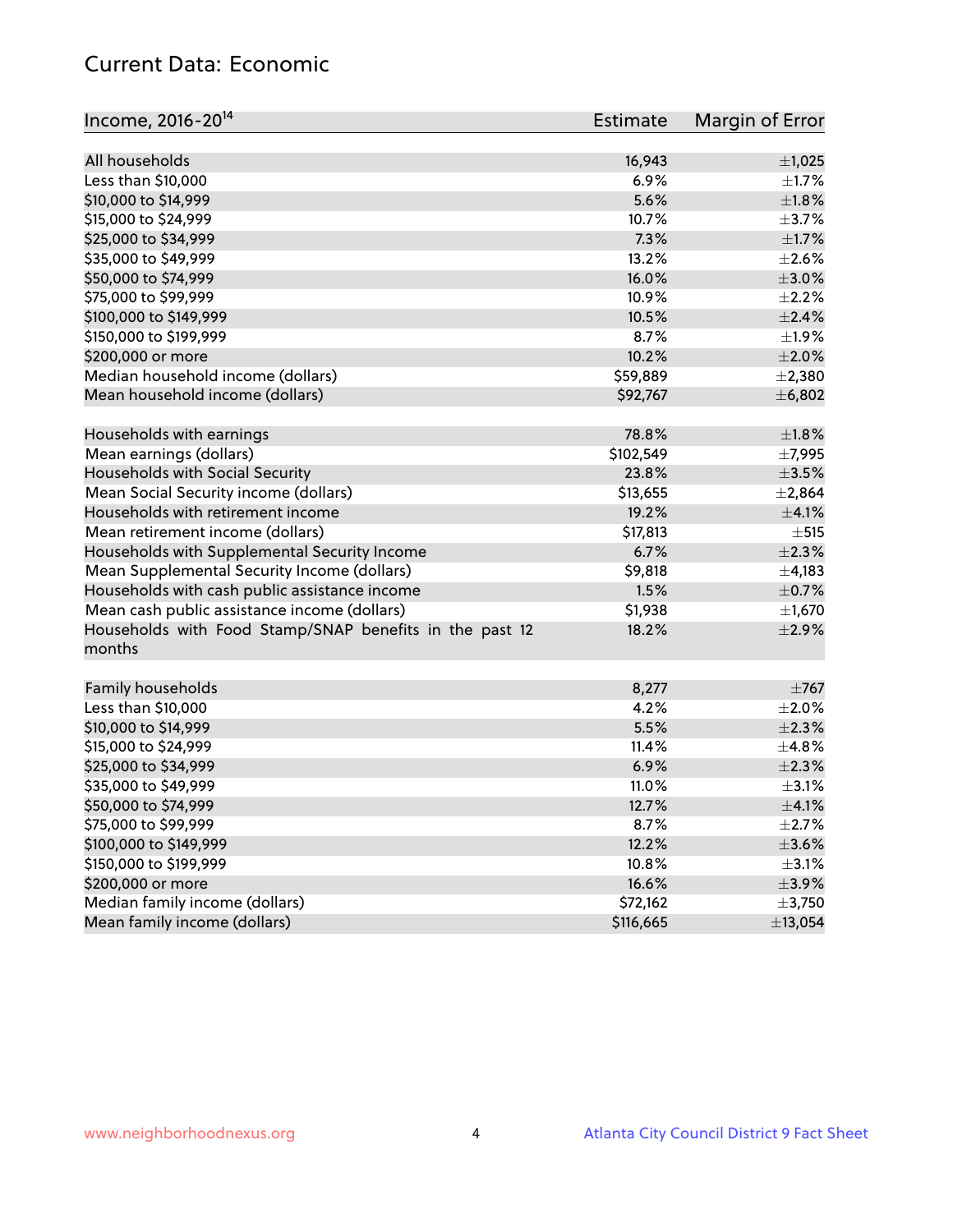# Current Data: Economic, continued...

| Income, 2016-20, continued <sup>15</sup>                              | <b>Estimate</b>   | Margin of Error |
|-----------------------------------------------------------------------|-------------------|-----------------|
|                                                                       |                   |                 |
| Nonfamily households                                                  | 8,665<br>\$50,664 | $\pm$ 835       |
| Median nonfamily income (dollars)<br>Mean nonfamily income (dollars)  | \$67,312          | $\pm 2,173$     |
|                                                                       |                   | ±4,689          |
| Median earnings for workers (dollars)                                 | \$47,701          | $\pm$ 1,674     |
| Median earnings for male full-time, year-round workers<br>(dollars)   | \$68,895          | ±5,053          |
| Median earnings for female full-time, year-round workers<br>(dollars) | \$55,353          | $\pm 2,043$     |
| Per capita income (dollars)                                           | \$42,050          | ±3,022          |
| Families Below Poverty Level, 2016-20 <sup>16</sup>                   | <b>Estimate</b>   | Margin of Error |
|                                                                       |                   |                 |
| <b>All Families</b>                                                   | 8,277             | $\pm 767$       |
| Percent below poverty                                                 | 15.1%             | ±3.4%           |
| Families with related children under 18 years                         | 4,398             | $\pm 602$       |
| Percent below poverty                                                 | 19.7%             | $\pm$ 5.5%      |
| Families with related children under 5 years only                     | 1,052             | $\pm$ 303       |
| Percent below poverty                                                 | 23.3%             | ±16.2%          |
| Married couple families                                               | 4,137             | $\pm$ 530       |
| Percent below poverty                                                 | 7.5%              | $+3.8%$         |
| Married couple families with related children under 18 years          | 1,892             | $\pm$ 323       |
| Percent below poverty                                                 | 7.4%              | $\pm$ 6.2%      |
| Married couple families with related children under 5 years           | 700               | $\pm 207$       |
| Percent below poverty                                                 | 11.9%             | ±14.4%          |
| Families with female householder, no spouse present                   | 3,063             | $\pm$ 499       |
| Percent below poverty                                                 | 26.1%             | $\pm$ 6.1%      |
| Families with female householder, no spouse present with              | 2,088             | $\pm 458$       |
| related children under 18 years                                       |                   |                 |
| Percent below poverty                                                 | 31.7%             | $\pm$ 7.9%      |
| Families with female householder, no spouse present with              | 311               | $\pm$ 196       |
| related children under 5 years                                        |                   |                 |
| Percent below poverty                                                 | 52.3%             | ±31.9%          |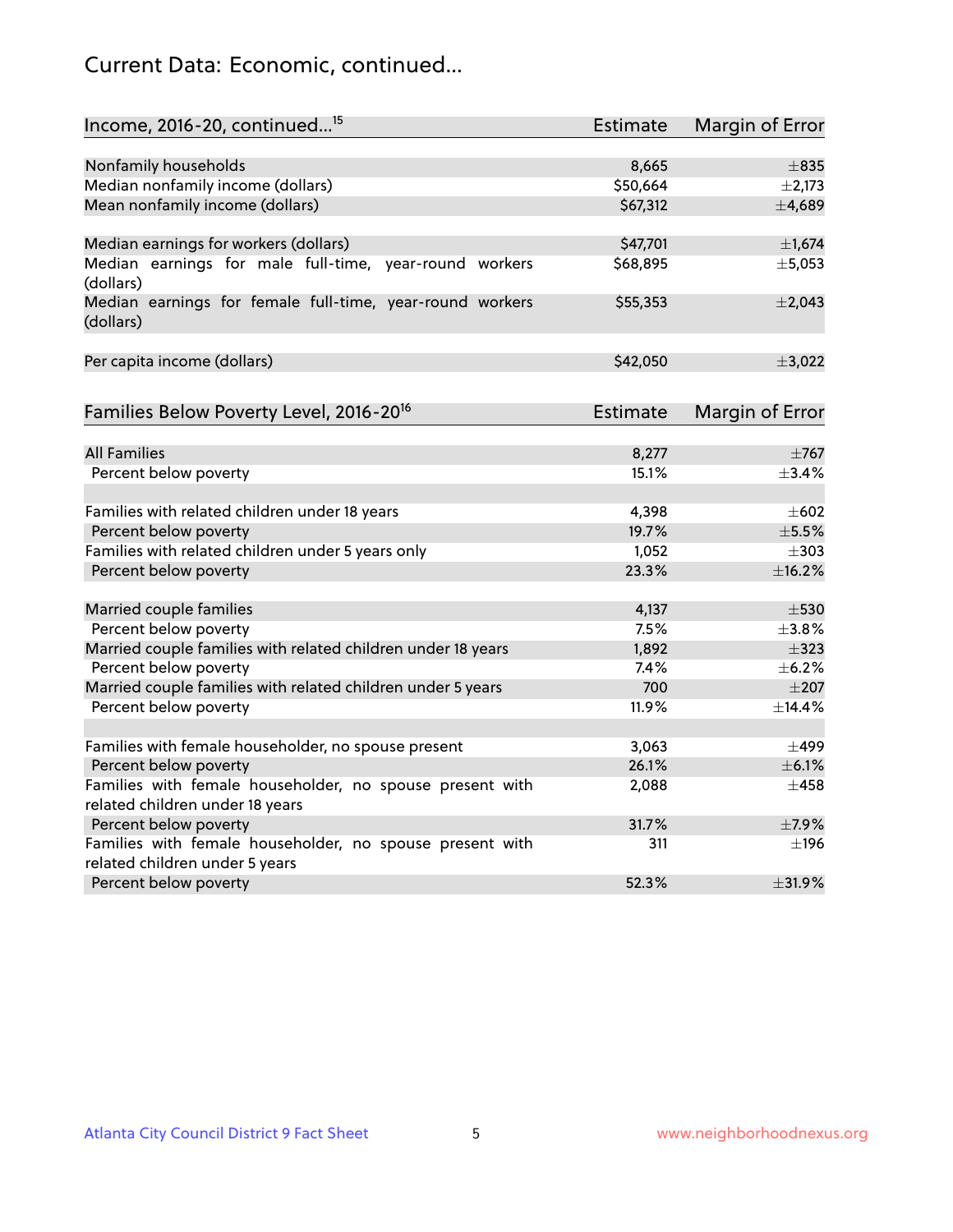## Current Data: Economic, continued...

| People Below Poverty Level, 2016-20 <sup>17</sup> | <b>Estimate</b> | Margin of Error |
|---------------------------------------------------|-----------------|-----------------|
|                                                   |                 |                 |
| Total population                                  | 39,267          | $\pm$ 2,705     |
| Percent below poverty                             | 16.7%           | $\pm 2.7\%$     |
| Population under 18 years                         | 8,256           | $\pm$ 992       |
| Percent below poverty                             | 25.4%           | $\pm$ 5.2%      |
| Population 18 years and over                      | 31,011          | $\pm 2,006$     |
| Percent below poverty                             | 14.3%           | $\pm 2.0\%$     |
| Population 18 to 64 years                         | 26,051          | $\pm$ 1,670     |
| Percent below poverty                             | 15.2%           | ±2.4%           |
| Population 65 years and over                      | 4,960           | $\pm$ 1,112     |
| Percent below poverty                             | 9.9%            | $\pm 2.9\%$     |

| Poverty by Race/Ethnicity, 2016-20 <sup>18</sup> | <b>Estimate</b> | Margin of Error |
|--------------------------------------------------|-----------------|-----------------|
|                                                  |                 |                 |
| Non-Hispanic White population                    | 12,751          | $\pm$ 1,262     |
| Percent below poverty                            | 3.4%            | $\pm 1.5\%$     |
| <b>Black population</b>                          | 22,006          | $\pm 2,174$     |
| Percent below poverty                            | 26.0%           | $\pm$ 4.4%      |
| Asian population                                 | 899             | $\pm$ 440       |
| Percent below poverty                            | 12.5%           | $\pm$ 12.0%     |
| Hispanic or Latino population                    | 2,098           | $\pm 648$       |
| Percent below poverty                            | 9.5%            | $\pm$ 7.6%      |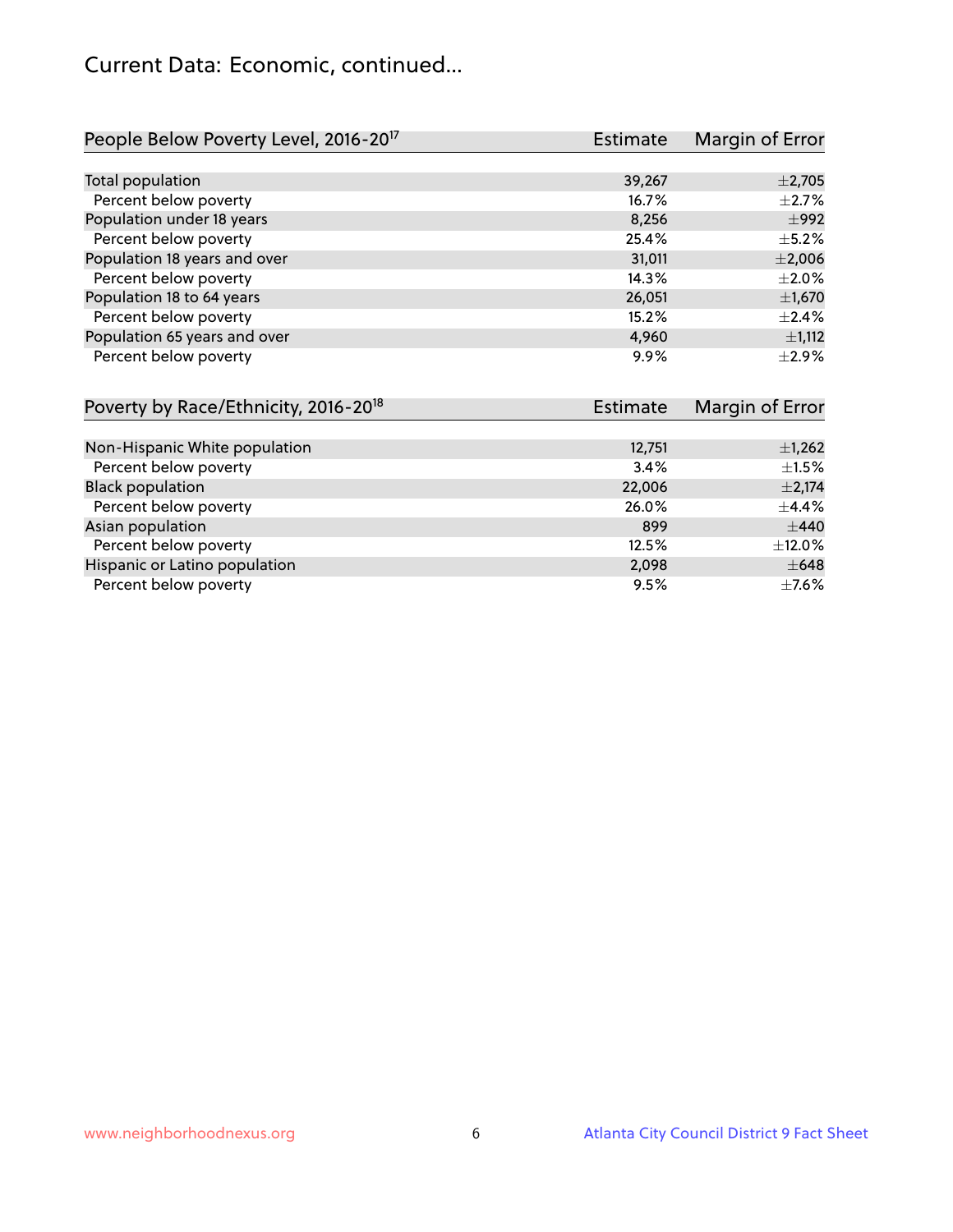# Current Data: Employment

| Population 16 years and over<br>31,917<br>$\pm$ 2,275<br>In labor force<br>66.9%<br>Civilian labor force<br>66.4%<br>$\pm$ 6.6%<br>62.5%<br>Employed<br>4.0%<br>$\pm$ 1.3%<br>Unemployed<br><b>Armed Forces</b><br>0.4%<br>$\pm$ 0.8%<br>Not in labor force<br>33.1%<br>Civilian labor force<br>21,209<br><b>Unemployment Rate</b><br>6.0%<br>Females 16 years and over<br>17,434<br>In labor force<br>65.1%<br>Civilian labor force<br>65.1%<br>$\pm 2.1\%$<br>Employed<br>60.1%<br>Own children of the householder under 6 years<br>2,865<br>All parents in family in labor force<br>74.2%<br>Own children of the householder 6 to 17 years<br>5,262<br>All parents in family in labor force<br>84.5%<br>$\pm$ 8.3%<br>Industry, 2016-20 <sup>20</sup><br>Estimate<br>Civilian employed population 16 years and over<br>19,935<br>Agriculture, forestry, fishing and hunting, and mining<br>0.0%<br>Construction<br>3.7%<br>Manufacturing<br>5.3% |
|-----------------------------------------------------------------------------------------------------------------------------------------------------------------------------------------------------------------------------------------------------------------------------------------------------------------------------------------------------------------------------------------------------------------------------------------------------------------------------------------------------------------------------------------------------------------------------------------------------------------------------------------------------------------------------------------------------------------------------------------------------------------------------------------------------------------------------------------------------------------------------------------------------------------------------------------------------|
|                                                                                                                                                                                                                                                                                                                                                                                                                                                                                                                                                                                                                                                                                                                                                                                                                                                                                                                                                     |
| $\pm$ 6.6%<br>$\pm$ 0.4%<br>±3.7%<br>$\pm$ 1,465<br>$\pm 2.0\%$<br>$\pm$ 1,634<br>$\pm 1.2\%$<br>$\pm 1.2\%$<br>$\pm$ 551<br>$\pm$ 9.6%<br>$\pm$ 853<br>Margin of Error<br>$\pm$ 1,427<br>$\pm$ 0.4%<br>$\pm 1.5\%$<br>$\pm$ 1.2%                                                                                                                                                                                                                                                                                                                                                                                                                                                                                                                                                                                                                                                                                                                   |
|                                                                                                                                                                                                                                                                                                                                                                                                                                                                                                                                                                                                                                                                                                                                                                                                                                                                                                                                                     |
|                                                                                                                                                                                                                                                                                                                                                                                                                                                                                                                                                                                                                                                                                                                                                                                                                                                                                                                                                     |
|                                                                                                                                                                                                                                                                                                                                                                                                                                                                                                                                                                                                                                                                                                                                                                                                                                                                                                                                                     |
|                                                                                                                                                                                                                                                                                                                                                                                                                                                                                                                                                                                                                                                                                                                                                                                                                                                                                                                                                     |
|                                                                                                                                                                                                                                                                                                                                                                                                                                                                                                                                                                                                                                                                                                                                                                                                                                                                                                                                                     |
|                                                                                                                                                                                                                                                                                                                                                                                                                                                                                                                                                                                                                                                                                                                                                                                                                                                                                                                                                     |
|                                                                                                                                                                                                                                                                                                                                                                                                                                                                                                                                                                                                                                                                                                                                                                                                                                                                                                                                                     |
|                                                                                                                                                                                                                                                                                                                                                                                                                                                                                                                                                                                                                                                                                                                                                                                                                                                                                                                                                     |
|                                                                                                                                                                                                                                                                                                                                                                                                                                                                                                                                                                                                                                                                                                                                                                                                                                                                                                                                                     |
|                                                                                                                                                                                                                                                                                                                                                                                                                                                                                                                                                                                                                                                                                                                                                                                                                                                                                                                                                     |
|                                                                                                                                                                                                                                                                                                                                                                                                                                                                                                                                                                                                                                                                                                                                                                                                                                                                                                                                                     |
|                                                                                                                                                                                                                                                                                                                                                                                                                                                                                                                                                                                                                                                                                                                                                                                                                                                                                                                                                     |
|                                                                                                                                                                                                                                                                                                                                                                                                                                                                                                                                                                                                                                                                                                                                                                                                                                                                                                                                                     |
|                                                                                                                                                                                                                                                                                                                                                                                                                                                                                                                                                                                                                                                                                                                                                                                                                                                                                                                                                     |
|                                                                                                                                                                                                                                                                                                                                                                                                                                                                                                                                                                                                                                                                                                                                                                                                                                                                                                                                                     |
|                                                                                                                                                                                                                                                                                                                                                                                                                                                                                                                                                                                                                                                                                                                                                                                                                                                                                                                                                     |
|                                                                                                                                                                                                                                                                                                                                                                                                                                                                                                                                                                                                                                                                                                                                                                                                                                                                                                                                                     |
|                                                                                                                                                                                                                                                                                                                                                                                                                                                                                                                                                                                                                                                                                                                                                                                                                                                                                                                                                     |
|                                                                                                                                                                                                                                                                                                                                                                                                                                                                                                                                                                                                                                                                                                                                                                                                                                                                                                                                                     |
|                                                                                                                                                                                                                                                                                                                                                                                                                                                                                                                                                                                                                                                                                                                                                                                                                                                                                                                                                     |
|                                                                                                                                                                                                                                                                                                                                                                                                                                                                                                                                                                                                                                                                                                                                                                                                                                                                                                                                                     |
|                                                                                                                                                                                                                                                                                                                                                                                                                                                                                                                                                                                                                                                                                                                                                                                                                                                                                                                                                     |
|                                                                                                                                                                                                                                                                                                                                                                                                                                                                                                                                                                                                                                                                                                                                                                                                                                                                                                                                                     |
|                                                                                                                                                                                                                                                                                                                                                                                                                                                                                                                                                                                                                                                                                                                                                                                                                                                                                                                                                     |
|                                                                                                                                                                                                                                                                                                                                                                                                                                                                                                                                                                                                                                                                                                                                                                                                                                                                                                                                                     |
|                                                                                                                                                                                                                                                                                                                                                                                                                                                                                                                                                                                                                                                                                                                                                                                                                                                                                                                                                     |
| Wholesale trade<br>2.8%<br>$\pm1.0\%$                                                                                                                                                                                                                                                                                                                                                                                                                                                                                                                                                                                                                                                                                                                                                                                                                                                                                                               |
| Retail trade<br>$\pm 2.2\%$<br>10.7%                                                                                                                                                                                                                                                                                                                                                                                                                                                                                                                                                                                                                                                                                                                                                                                                                                                                                                                |
| 7.0%<br>$\pm$ 1.9%<br>Transportation and warehousing, and utilities                                                                                                                                                                                                                                                                                                                                                                                                                                                                                                                                                                                                                                                                                                                                                                                                                                                                                 |
| Information<br>4.5%<br>$\pm 1.3\%$                                                                                                                                                                                                                                                                                                                                                                                                                                                                                                                                                                                                                                                                                                                                                                                                                                                                                                                  |
| Finance and insurance, and real estate and rental and leasing<br>11.8%<br>$\pm 2.9\%$                                                                                                                                                                                                                                                                                                                                                                                                                                                                                                                                                                                                                                                                                                                                                                                                                                                               |
| Professional, scientific, and management, and administrative<br>22.1%<br>$\pm 2.6\%$                                                                                                                                                                                                                                                                                                                                                                                                                                                                                                                                                                                                                                                                                                                                                                                                                                                                |
| and waste management services                                                                                                                                                                                                                                                                                                                                                                                                                                                                                                                                                                                                                                                                                                                                                                                                                                                                                                                       |
| Educational services, and health care and social assistance<br>16.5%<br>$\pm 2.5\%$                                                                                                                                                                                                                                                                                                                                                                                                                                                                                                                                                                                                                                                                                                                                                                                                                                                                 |
| Arts, entertainment, and recreation, and accommodation and<br>8.3%<br>$\pm 1.8\%$<br>food services                                                                                                                                                                                                                                                                                                                                                                                                                                                                                                                                                                                                                                                                                                                                                                                                                                                  |
| Other services, except public administration<br>3.3%<br>$\pm 1.2\%$                                                                                                                                                                                                                                                                                                                                                                                                                                                                                                                                                                                                                                                                                                                                                                                                                                                                                 |
| Public administration<br>4.1%<br>$\pm$ 1.5%                                                                                                                                                                                                                                                                                                                                                                                                                                                                                                                                                                                                                                                                                                                                                                                                                                                                                                         |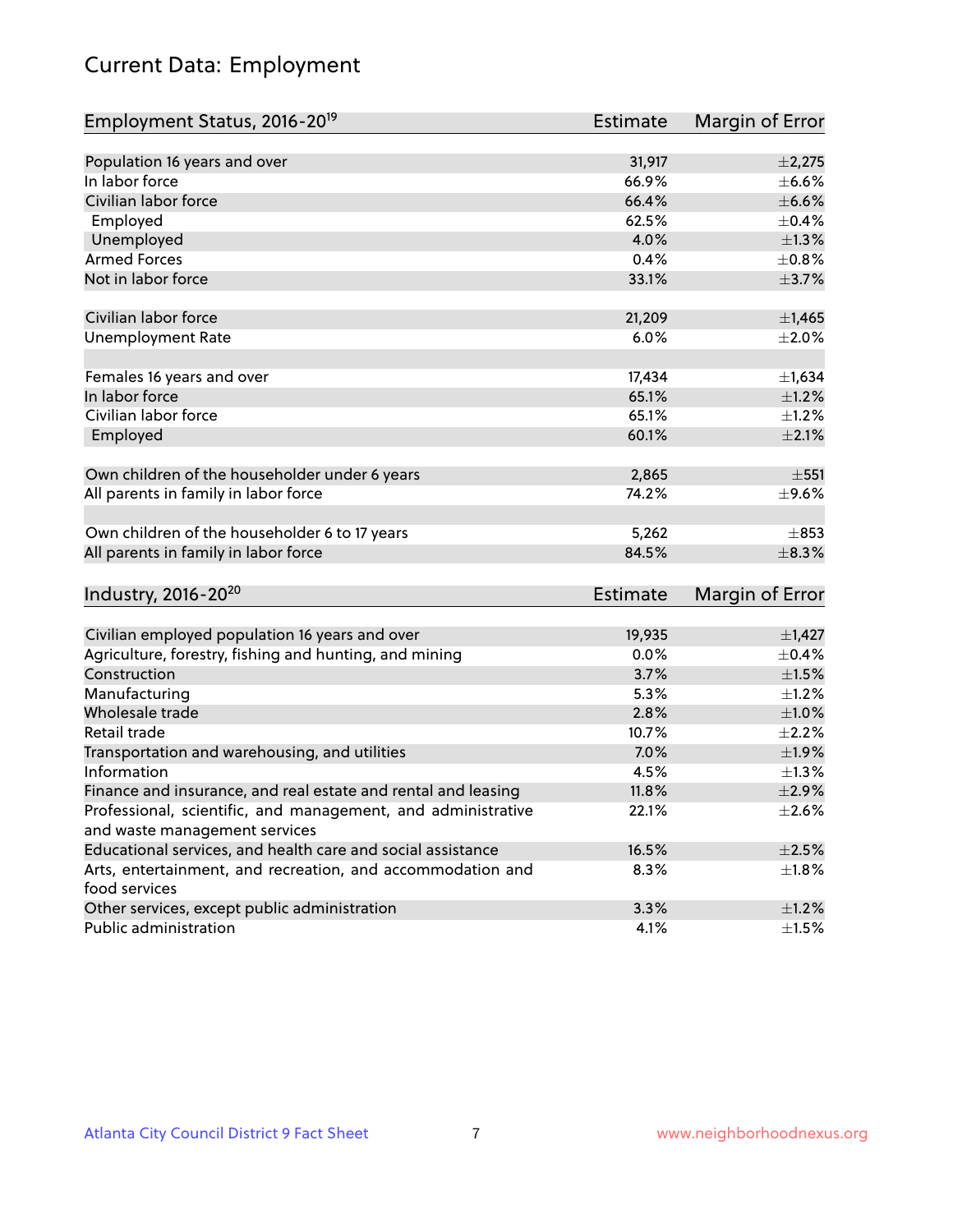# Current Data: Employment, continued...

| Occupation, 2016-20 <sup>21</sup>                                                 | Estimate        | Margin of Error |
|-----------------------------------------------------------------------------------|-----------------|-----------------|
| Civilian employed population 16 years and over                                    | 19,935          | $\pm$ 1,427     |
| Management, business, science, and arts occupations                               | 50.9%           | $\pm 3.0\%$     |
| Service occupations                                                               | 11.4%           | $\pm 2.2\%$     |
| Sales and office occupations                                                      | 25.6%           | $\pm$ 3.2%      |
| Natural resources, construction, and maintenance occupations                      | 2.0%            | $\pm 0.8\%$     |
| Production, transportation, and material moving occupations                       | 10.2%           | $\pm 2.1\%$     |
| Class of Worker, 2016-20 <sup>22</sup>                                            | Estimate        | Margin of Error |
|                                                                                   |                 | $\pm$ 1,427     |
| Civilian employed population 16 years and over<br>Private wage and salary workers | 19,935<br>84.4% | ±2.4%           |
| Government workers                                                                | 10.5%           | ±2.3%           |
|                                                                                   |                 |                 |
| Self-employed in own not incorporated business workers                            | 4.9%            | $\pm 1.5\%$     |
| Unpaid family workers                                                             | 0.2%            | $\pm$ 0.5%      |
| Job Flows, 2019 <sup>23</sup>                                                     |                 | 2019            |
| Total Jobs in district                                                            |                 | 26,421          |
| Held by residents of district                                                     |                 | 3.1%            |
| Held by non-residents of district                                                 |                 | 96.9%           |
| Jobs by Industry Sector, 2019 <sup>24</sup>                                       |                 | 2019            |
| Total Jobs in district                                                            |                 | 26,421          |
| <b>Goods Producing sectors</b>                                                    |                 | 17.5%           |
| Trade, Transportation, and Utilities sectors                                      |                 | 28.9%           |
| All Other Services sectors                                                        |                 | 53.6%           |
|                                                                                   |                 |                 |
| Total Jobs in district held by district residents                                 |                 | 828             |
| <b>Goods Producing sectors</b>                                                    |                 | 16.4%           |
| Trade, Transportation, and Utilities sectors                                      |                 | 25.0%           |
| All Other Services sectors                                                        |                 | 58.6%           |
| Jobs by Earnings, 2019 <sup>25</sup>                                              |                 | 2019            |
| Total Jobs in district                                                            |                 | 26,421          |
| Jobs with earnings \$1250/month or less                                           |                 | 19.0%           |
| Jobs with earnings \$1251/month to \$3333/month                                   |                 | 34.6%           |
| Jobs with earnings greater than \$3333/month                                      |                 | 46.4%           |
|                                                                                   |                 |                 |
| Total Jobs in district held by district residents                                 |                 | 828             |
| Jobs with earnings \$1250/month or less                                           |                 | 24.5%           |
| Jobs with earnings \$1251/month to \$3333/month                                   |                 | 37.7%           |
| Jobs with earnings greater than \$3333/month                                      |                 | 37.8%           |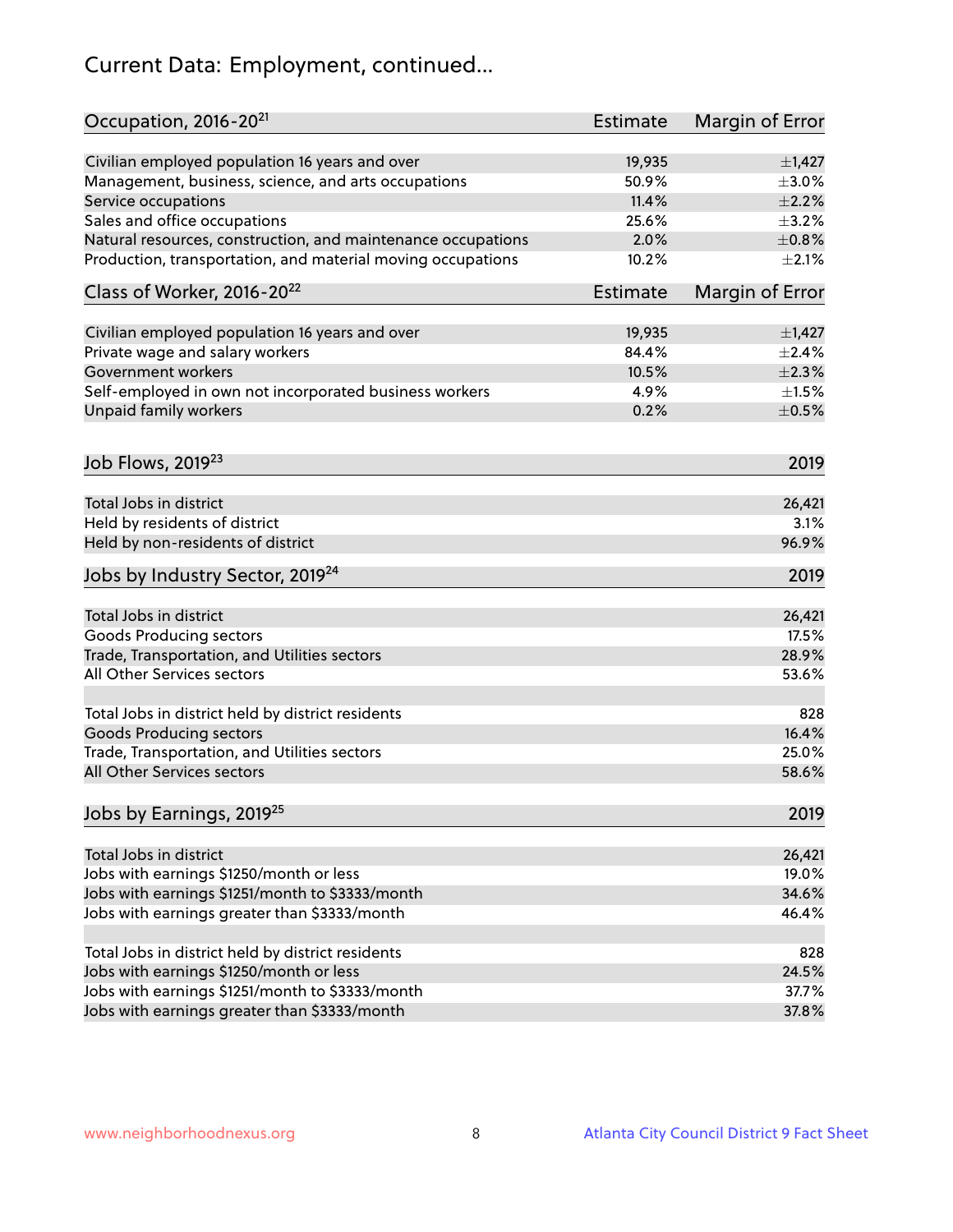# Current Data: Employment, continued...

| Jobs by Age of Worker, 2019 <sup>26</sup>         | 2019   |
|---------------------------------------------------|--------|
|                                                   |        |
| Total Jobs in district                            | 26,421 |
| Jobs with workers age 29 or younger               | 23.9%  |
| Jobs with workers age 30 to 54                    | 56.9%  |
| Jobs with workers age 55 or older                 | 19.2%  |
|                                                   |        |
| Total Jobs in district held by district residents | 828    |
| Jobs with workers age 29 or younger               | 28.6%  |
| Jobs with workers age 30 to 54                    | 56.5%  |
| Jobs with workers age 55 or older                 | 14.9%  |

#### Current Data: Education

| School Enrollment, 2016-20 <sup>27</sup>       | Estimate | Margin of Error |
|------------------------------------------------|----------|-----------------|
|                                                |          |                 |
| Population 3 years and over enrolled in school | 8.954    | $\pm$ 1,164     |
| Nursery school, preschool                      | 6.1%     | $\pm 2.3\%$     |
| Kindergarten                                   | 5.3%     | $+2.3%$         |
| Elementary school (grades 1-8)                 | 43.3%    | $\pm$ 5.0%      |
| High school (grades 9-12)                      | 19.7%    | $\pm$ 3.5%      |
| College or graduate school                     | 25.6%    | $\pm$ 6.3%      |

| Educational Attainment, 2016-20 <sup>28</sup> | <b>Estimate</b> | Margin of Error |
|-----------------------------------------------|-----------------|-----------------|
|                                               |                 |                 |
| Population 25 years and over                  | 27,584          | $\pm 2,035$     |
| Less than 9th grade                           | 2.3%            | $\pm 1.1\%$     |
| 9th to 12th grade, no diploma                 | 6.9%            | $\pm$ 1.4%      |
| High school graduate (includes equivalency)   | 23.3%           | $\pm$ 4.3%      |
| Some college, no degree                       | 16.1%           | $\pm 2.2\%$     |
| Associate's degree                            | 4.2%            | $\pm 1.0\%$     |
| Bachelor's degree                             | 28.8%           | $\pm$ 1.9%      |
| Graduate or professional degree               | 18.3%           | $\pm 2.4\%$     |
|                                               |                 |                 |
| Percent high school graduate or higher        | 90.8%           | $\pm$ 9.4%      |
| Percent bachelor's degree or higher           | 47.2%           | $\pm$ 1.9%      |
|                                               |                 |                 |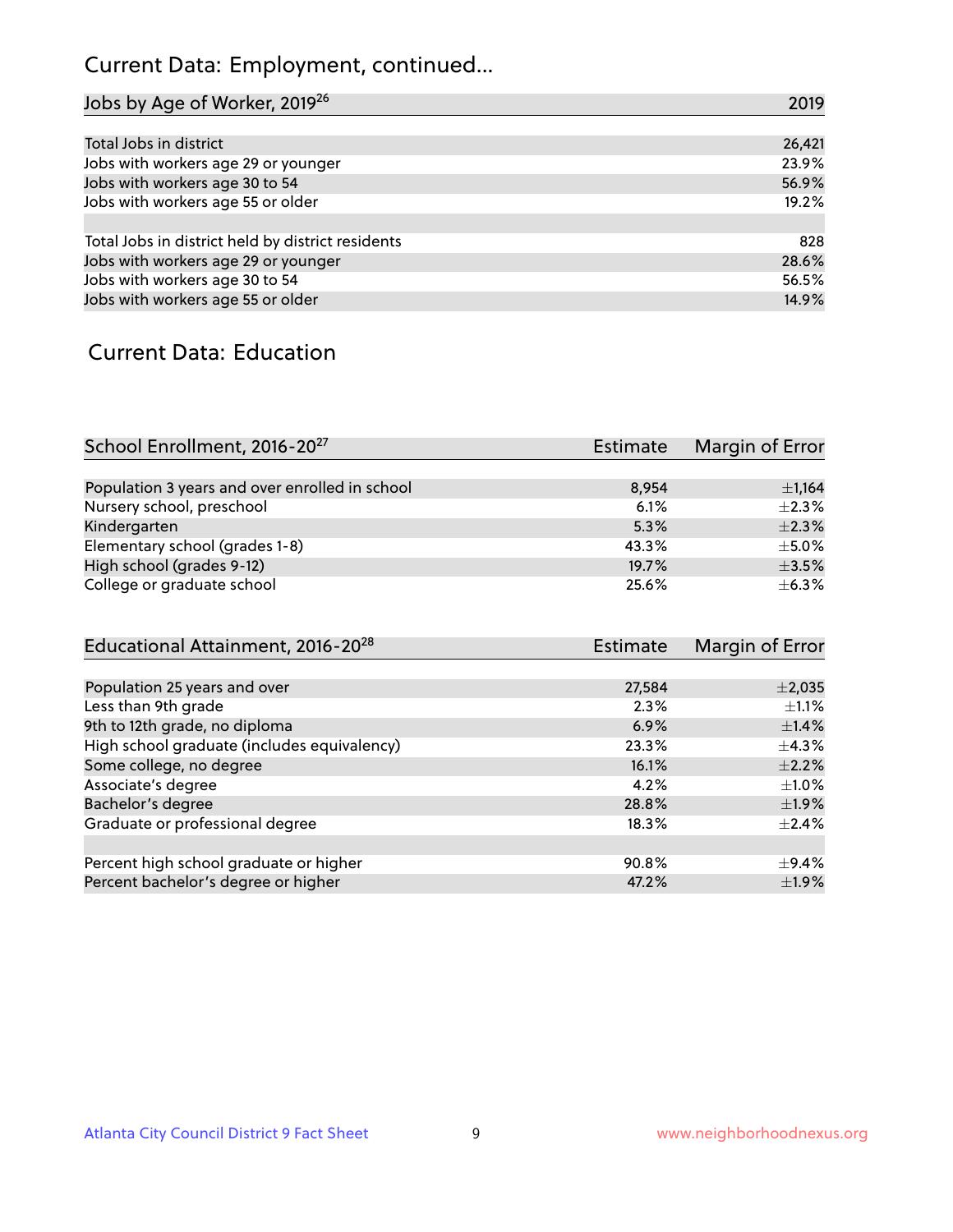# Current Data: Housing

| Households by Type, 2016-20 <sup>29</sup>            | <b>Estimate</b> | Margin of Error |
|------------------------------------------------------|-----------------|-----------------|
|                                                      |                 |                 |
| <b>Total households</b>                              | 16,943          | $\pm$ 1,025     |
| Family households (families)                         | 48.9%           | $\pm$ 3.4%      |
| With own children under 18 years                     | 24.2%           | $\pm 3.0\%$     |
| Married-couple family                                | 24.4%           | ±2.8%           |
| With own children of the householder under 18 years  | 11.0%           | $\pm1.7\%$      |
| Male householder, no spouse present, family          | 6.4%            | $\pm 2.5\%$     |
| With own children of the householder under 18 years  | 2.4%            | $\pm$ 1.3%      |
| Female householder, no spouse present, family        | 18.1%           | $\pm 2.6\%$     |
| With own children of the householder under 18 years  | 10.9%           | $\pm 2.4\%$     |
| Nonfamily households                                 | 51.1%           | $\pm$ 3.8%      |
| Householder living alone                             | 40.5%           | $\pm 3.8\%$     |
| 65 years and over                                    | 12.4%           | $\pm$ 3.2%      |
|                                                      |                 |                 |
| Households with one or more people under 18 years    | 26.1%           | $\pm 2.9\%$     |
| Households with one or more people 65 years and over | 21.7%           | $\pm$ 3.8%      |
|                                                      |                 |                 |
| Average household size                               | 2.32            | $\pm 0.08$      |
| Average family size                                  | 3.26            | $\pm$ 0.16      |
| Housing Occupancy, 2016-20 <sup>30</sup>             | <b>Estimate</b> | Margin of Error |
| Total housing units                                  | 19,384          | $\pm$ 971       |
| Occupied housing units                               | 87.4%           | $\pm 3.0\%$     |
| Vacant housing units                                 | 12.6%           | $\pm 2.1\%$     |
|                                                      |                 |                 |
| Homeowner vacancy rate                               | 1.3             | ±1.2            |
| Rental vacancy rate                                  | 3.7             | $\pm 2.1$       |
| Units in Structure, 2016-20 <sup>31</sup>            | <b>Estimate</b> | Margin of Error |
| Total housing units                                  | 19,384          | $\pm$ 971       |
| 1-unit, detached                                     | 45.5%           | $\pm 2.5\%$     |
| 1-unit, attached                                     | 10.1%           | $\pm1.8\%$      |
| 2 units                                              | 1.8%            | $\pm$ 0.7%      |
|                                                      | 3.3%            | ±1.2%           |
| 3 or 4 units                                         |                 |                 |
| 5 to 9 units                                         | 9.6%            | $\pm 2.4\%$     |
| 10 to 19 units                                       | 6.5%            | $\pm1.6\%$      |
| 20 or more units                                     | 21.1%           | $\pm$ 3.5%      |
| Mobile home                                          | 1.7%            | $\pm1.0\%$      |
| Boat, RV, van, etc.                                  | $0.4\%$         | $\pm$ 0.5%      |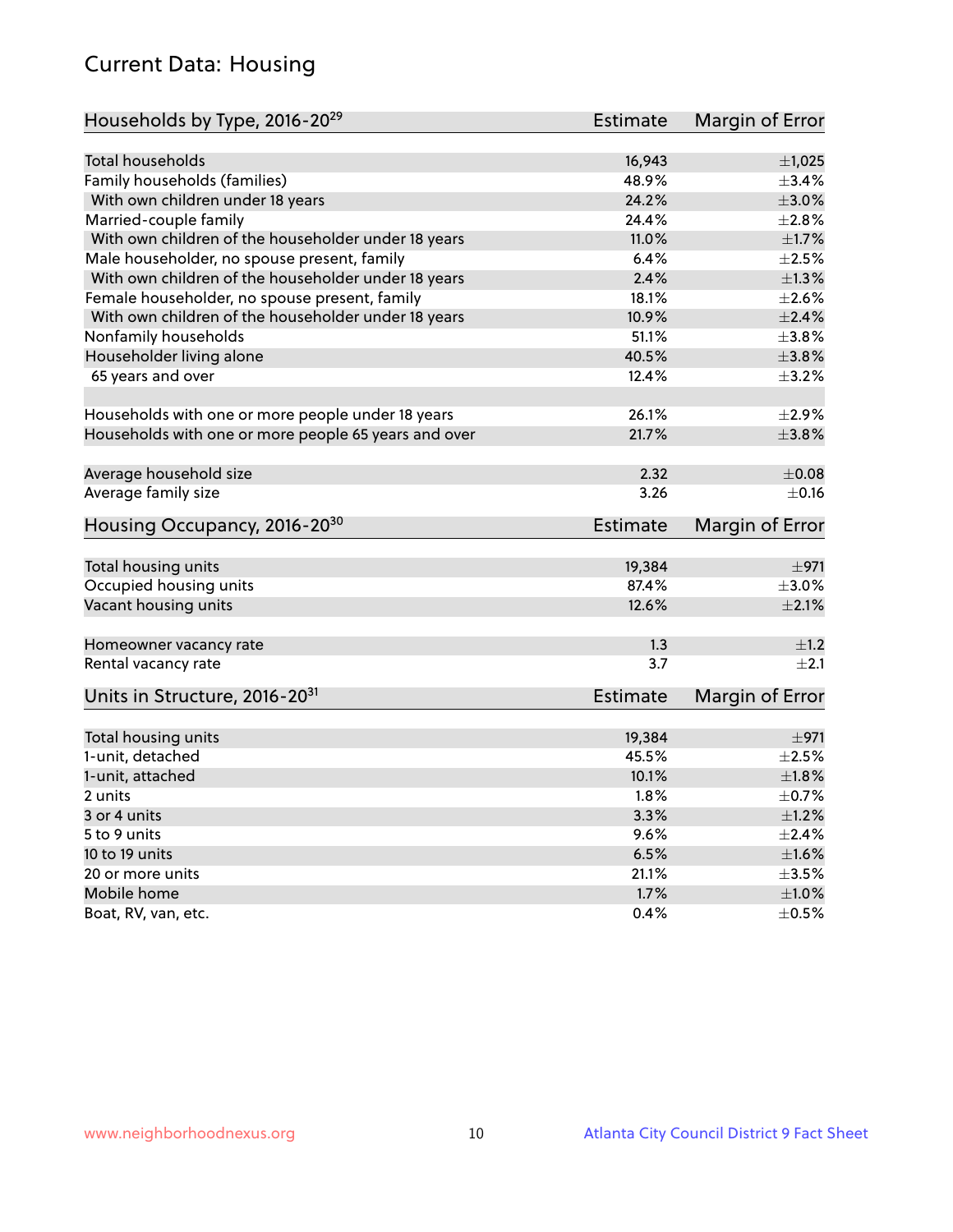## Current Data: Housing, continued...

| Year Structure Built, 2016-20 <sup>32</sup>    | Estimate        | <b>Margin of Error</b> |
|------------------------------------------------|-----------------|------------------------|
| Total housing units                            | 19,384          | $\pm$ 971              |
| Built 2014 or later                            | 8.7%            | $\pm 2.1\%$            |
| Built 2010 to 2013                             | 3.9%            | ±1.4%                  |
| Built 2000 to 2009                             | 20.2%           | $\pm 2.4\%$            |
| Built 1990 to 1999                             | 6.7%            | $\pm1.7\%$             |
| Built 1980 to 1989                             | 7.0%            | ±2.8%                  |
| Built 1970 to 1979                             | 10.8%           | $\pm 2.1\%$            |
| Built 1960 to 1969                             | 18.9%           | ±2.6%                  |
| Built 1950 to 1959                             | 12.5%           | $\pm 2.0\%$            |
| Built 1940 to 1949                             | 4.8%            | ±1.3%                  |
| Built 1939 or earlier                          | 6.4%            | ±1.3%                  |
| Housing Tenure, 2016-2033                      | Estimate        | Margin of Error        |
| Occupied housing units                         | 16,943          | $\pm$ 1,025            |
| Owner-occupied                                 | 44.7%           | $\pm 2.5\%$            |
| Renter-occupied                                | 55.3%           | ±4.3%                  |
| Average household size of owner-occupied unit  | 2.38            | $\pm$ 0.16             |
| Average household size of renter-occupied unit | 2.28            | $\pm$ 0.12             |
| Residence 1 Year Ago, 2016-20 <sup>34</sup>    | <b>Estimate</b> | <b>Margin of Error</b> |
| Population 1 year and over                     | 38,761          | $\pm 2,683$            |
| Same house                                     | 81.3%           | $\pm$ 3.1%             |
| Different house in the U.S.                    | 18.5%           | $\pm$ 3.2%             |
| Same county                                    | 11.0%           | $\pm 2.8\%$            |
| Different county                               | 7.6%            | $\pm 1.9\%$            |
| Same state                                     | 5.2%            | $\pm1.7\%$             |
| Different state                                | 2.4%            | ±1.0%                  |
| Abroad                                         | 0.1%            | $\pm$ 0.2%             |
| Value of Housing Unit, 2016-20 <sup>35</sup>   | <b>Estimate</b> | Margin of Error        |
| Owner-occupied units                           | 7,581           | $\pm 621$              |
| Less than \$50,000                             | 5.6%            | $\pm$ 3.0%             |
| \$50,000 to \$99,999                           | 11.1%           | ±2.8%                  |
| \$100,000 to \$149,999                         | 7.7%            | ±2.8%                  |
| \$150,000 to \$199,999                         | 14.7%           | $\pm$ 4.1%             |
| \$200,000 to \$299,999                         | 18.2%           | $\pm$ 3.5%             |
| \$300,000 to \$499,999                         | 30.5%           | $\pm$ 5.4%             |
| \$500,000 to \$999,999                         | 10.2%           | $\pm 3.0\%$            |
| \$1,000,000 or more                            | 2.1%            | $\pm1.7\%$             |
| Mortgage Status, 2016-20 <sup>36</sup>         | <b>Estimate</b> | Margin of Error        |
| Owner-occupied units                           | 7,581           | $\pm 621$              |
| Housing units with a mortgage                  | 69.6%           | $\pm$ 4.1%             |

Housing units without a mortgage  $\pm 4.5\%$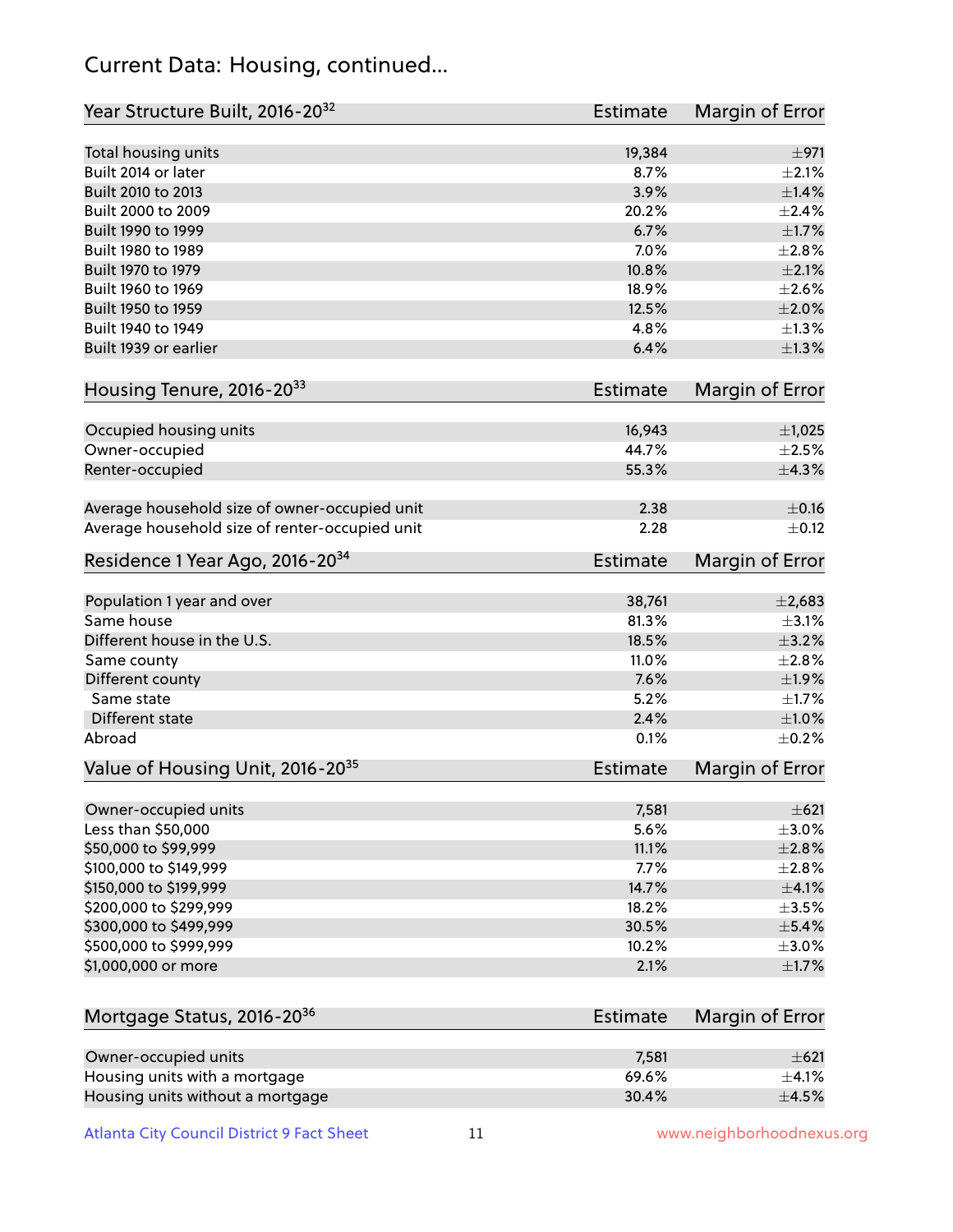# Current Data: Housing, continued...

| Selected Monthly Owner Costs, 2016-20 <sup>37</sup> | Estimate | Margin of Error |
|-----------------------------------------------------|----------|-----------------|
|                                                     |          |                 |
| Housing units with a mortgage                       | 5,276    | $\pm$ 533       |
| Less than \$300                                     | 1.7%     | $\pm 2.8\%$     |
| \$300 to \$499                                      | 0.3%     | $\pm 1.5\%$     |
| \$500 to \$999                                      | 9.2%     | $\pm$ 3.6%      |
| \$1,000 to \$1,499                                  | 27.1%    | $\pm$ 5.2%      |
| \$1,500 to \$1,999                                  | 17.4%    | $\pm$ 3.8%      |
| \$2,000 to \$2,999                                  | 29.7%    | ±6.8%           |
| \$3,000 or more                                     | 14.6%    | $\pm$ 4.3%      |
|                                                     |          |                 |
| Median (dollars)                                    | \$1,837  | $\pm 73$        |
|                                                     |          |                 |
| Housing units without a mortgage                    | 2,305    | $\pm$ 392       |
| Less than \$150                                     | 10.4%    | $\pm$ 9.2%      |
| \$150 to \$249                                      | 11.8%    | $\pm$ 5.9%      |
| \$250 to \$349                                      | 13.2%    | $\pm$ 7.8%      |
| \$350 to \$499                                      | 25.1%    | $\pm$ 7.2%      |
| \$500 to \$699                                      | 17.5%    | ±6.3%           |
| \$700 or more                                       | 21.9%    | $\pm$ 9.1%      |
|                                                     |          |                 |
| Median (dollars)                                    | \$448    | $\pm$ 19        |

| Selected Monthly Owner Costs as a Percentage of | <b>Estimate</b> | Margin of Error |
|-------------------------------------------------|-----------------|-----------------|
| Household Income, 2016-20 <sup>38</sup>         |                 |                 |
|                                                 |                 |                 |
| Housing units with a mortgage <sup>39</sup>     | 5,276           | $\pm 633$       |
| Less than 20.0 percent                          | 54.7%           | $\pm$ 5.9%      |
| 20.0 to 24.9 percent                            | 13.4%           | $\pm$ 3.5%      |
| 25.0 to 29.9 percent                            | 10.3%           | $\pm$ 3.7%      |
| 30.0 to 34.9 percent                            | 7.6%            | $\pm$ 4.5%      |
| 35.0 percent or more                            | 13.9%           | $\pm$ 3.5%      |
|                                                 |                 |                 |
| Housing units without a mortgage <sup>40</sup>  | 2,305           | $\pm$ 440       |
| Less than 10.0 percent                          | 47.3%           | $\pm$ 8.2%      |
| 10.0 to 14.9 percent                            | 28.4%           | $\pm$ 10.3%     |
| 15.0 to 19.9 percent                            | 8.4%            | $\pm$ 4.7%      |
| 20.0 to 24.9 percent                            | 3.4%            | $\pm 3.0\%$     |
| 25.0 to 29.9 percent                            | 4.5%            | $\pm$ 3.6%      |
| 30.0 to 34.9 percent                            | 2.6%            | $\pm 2.8\%$     |
| 35.0 percent or more                            | 5.3%            | $\pm$ 4.7%      |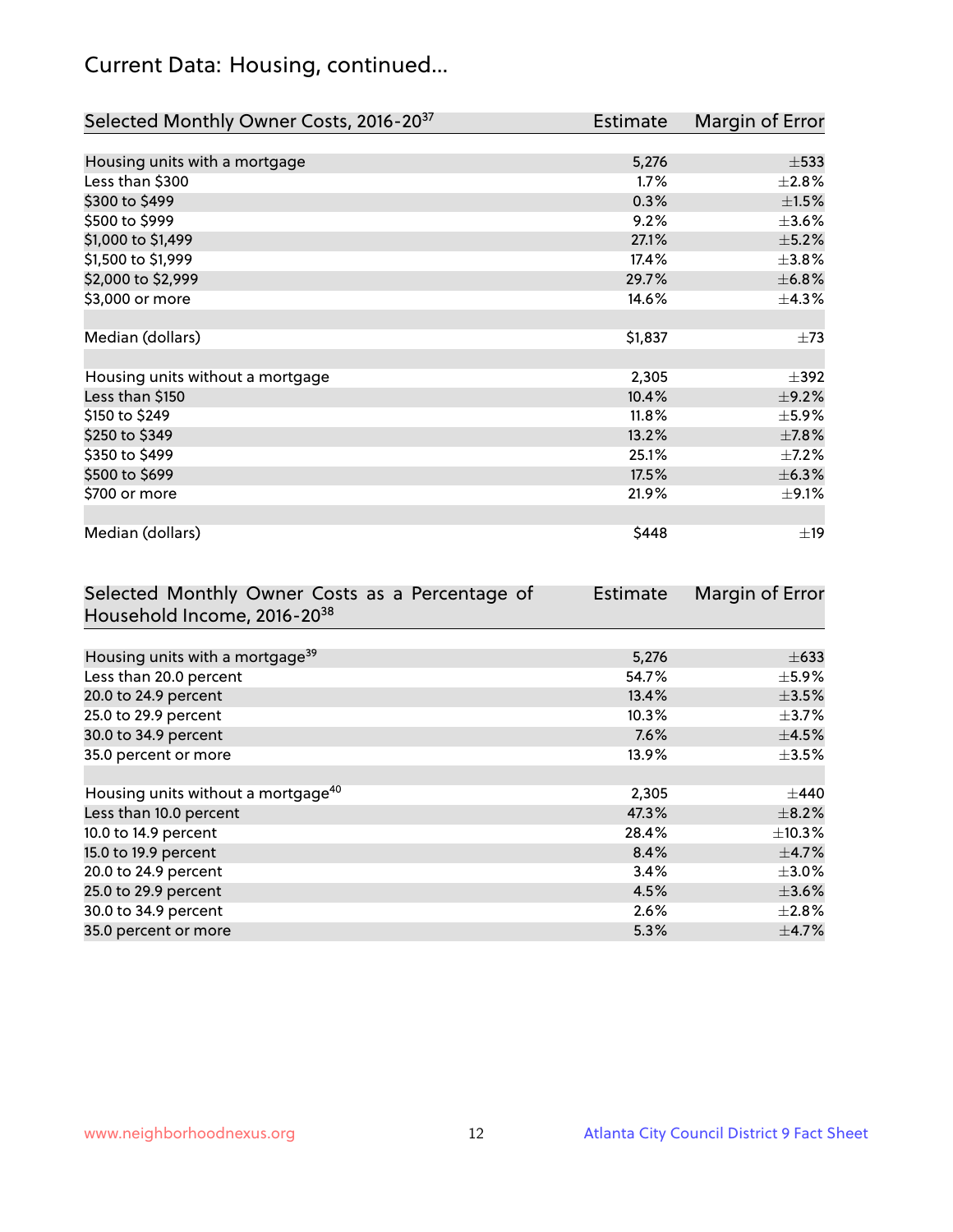## Current Data: Housing, continued...

| Gross Rent, 2016-20 <sup>41</sup>               | <b>Estimate</b> | Margin of Error |
|-------------------------------------------------|-----------------|-----------------|
|                                                 |                 |                 |
| Occupied units paying rent                      | 9,203           | ±921            |
| Less than \$200                                 | 1.9%            | $\pm 1.6\%$     |
| \$200 to \$499                                  | 12.2%           | $\pm$ 5.6%      |
| \$500 to \$749                                  | 5.7%            | $\pm 2.4\%$     |
| \$750 to \$999                                  | 17.9%           | $\pm 4.1\%$     |
| \$1,000 to \$1,499                              | 37.2%           | $\pm$ 5.6%      |
| \$1,500 to \$1,999                              | 16.4%           | $\pm$ 4.1%      |
| \$2,000 or more                                 | 8.7%            | $\pm 3.6\%$     |
| Median (dollars)                                | \$1,136         | ±26             |
|                                                 |                 |                 |
| No rent paid                                    | 159             | $\pm$ 95        |
|                                                 |                 |                 |
| Gross Rent as a Percentage of Household Income, | <b>Estimate</b> | Margin of Error |
| $2016 - 20^{42}$                                |                 |                 |
|                                                 |                 |                 |
| Occupied units paying rent <sup>43</sup>        | 9,074           | $\pm$ 1,076     |
| Less than 15.0 percent                          | 10.1%           | $\pm 2.7\%$     |
| 15.0 to 19.9 percent                            | 10.7%           | $\pm$ 3.2%      |
| 20.0 to 24.9 percent                            | 14.2%           | $\pm$ 3.9%      |
| 25.0 to 29.9 percent                            | 16.1%           | $\pm$ 6.2%      |
| 30.0 to 34.9 percent                            | 9.5%            | $\pm 2.6\%$     |
| 35.0 percent or more                            | 39.4%           | $\pm$ 5.5%      |

# Current Data: Transportation

| Commuting to Work, 2016-20 <sup>44</sup>  | <b>Estimate</b> | Margin of Error |
|-------------------------------------------|-----------------|-----------------|
|                                           |                 |                 |
| Workers 16 years and over                 | 19,673          | $\pm$ 1,445     |
| Car, truck, or van - drove alone          | 67.3%           | $\pm 2.5\%$     |
| Car, truck, or van - carpooled            | 8.7%            | $\pm$ 1.9%      |
| Public transportation (excluding taxicab) | $7.8\%$         | $+2.1%$         |
| Walked                                    | 1.5%            | $\pm$ 0.9%      |
| Other means                               | 3.0%            | $\pm 1.8\%$     |
| Worked at home                            | 11.7%           | $\pm 3.0\%$     |
|                                           |                 |                 |
| Mean travel time to work (minutes)        | 30.1            | $\pm 2.0$       |

| Access to a Vehicle, 2016-20 <sup>45</sup> | Estimate | Margin of Error |
|--------------------------------------------|----------|-----------------|
|                                            |          |                 |
| Occupied housing units                     | 16,943   | $\pm$ 1,025     |
| No vehicles available                      | 17.6%    | $+4.2%$         |
| 1 vehicle available                        | 44.4%    | $\pm$ 3.7%      |
| 2 vehicles available                       | 31.6%    | $\pm$ 3.1%      |
| 3 or more vehicles available               | 6.4%     | $+1.6%$         |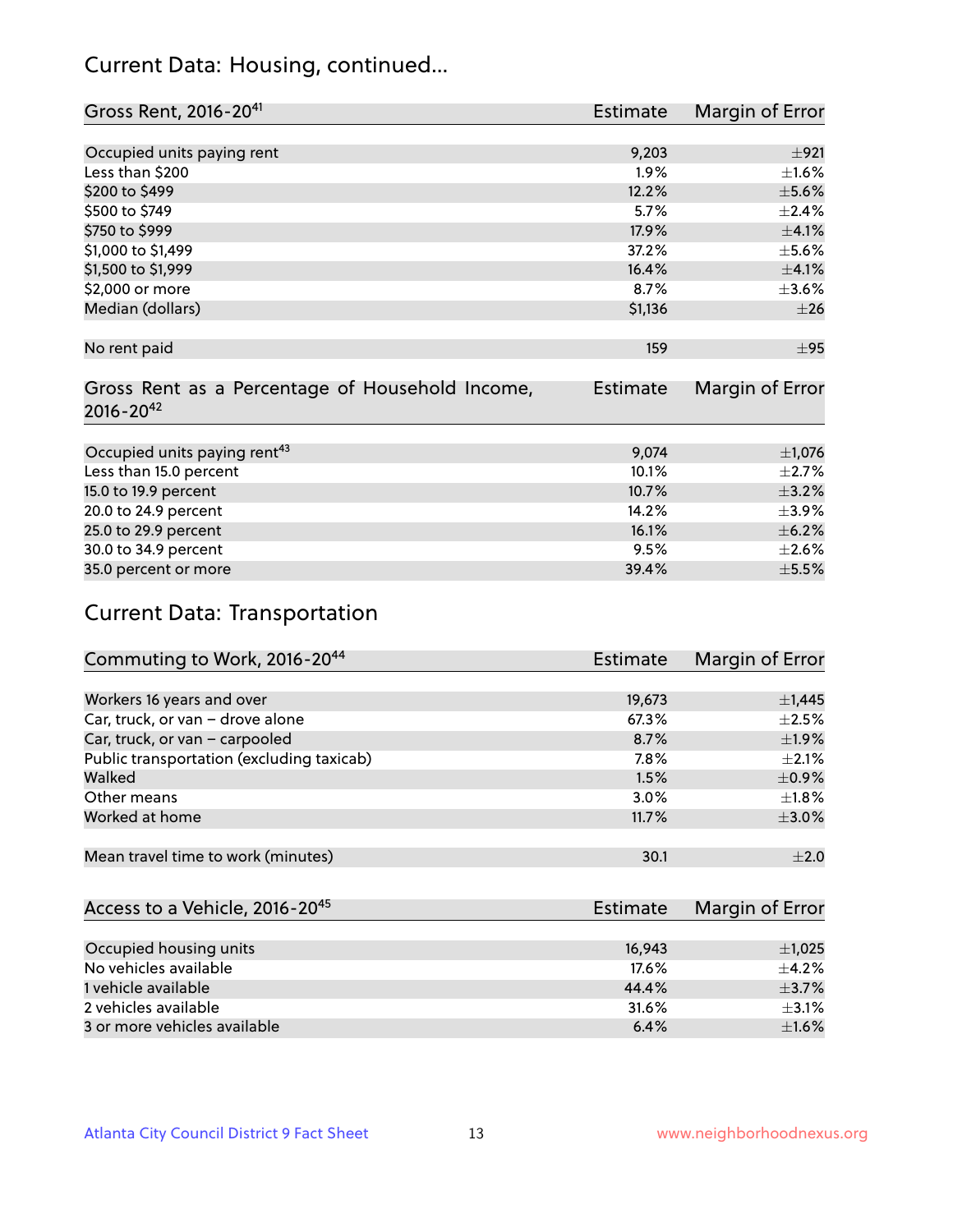## Current Data: Health

| Health Insurance coverage, 2016-2046                    | <b>Estimate</b> | Margin of Error |
|---------------------------------------------------------|-----------------|-----------------|
|                                                         |                 |                 |
| Civilian Noninstitutionalized Population                | 39,289          | $\pm 2,740$     |
| With health insurance coverage                          | 87.9%           | $\pm$ 8.3%      |
| With private health insurance coverage                  | 66.5%           | $\pm1.6\%$      |
| With public health coverage                             | 31.5%           | $\pm$ 3.3%      |
| No health insurance coverage                            | 12.1%           | $\pm 2.2\%$     |
| Civilian Noninstitutionalized Population Under 19 years | 8,840           | ±8,840          |
| No health insurance coverage                            | 4.1%            | $\pm 2.8\%$     |
|                                                         |                 |                 |
| Civilian Noninstitutionalized Population 19 to 64 years | 25,489          | ±1,817          |
| In labor force:                                         | 20,135          | $\pm$ 1,472     |
| Employed:                                               | 18,992          | $\pm$ 1,407     |
| With health insurance coverage                          | 88.3%           | $\pm 2.0\%$     |
| With private health insurance coverage                  | 83.9%           | $\pm 2.8\%$     |
| With public coverage                                    | 5.8%            | $\pm$ 1.7%      |
| No health insurance coverage                            | 11.7%           | $\pm 2.7\%$     |
|                                                         |                 |                 |
| Unemployed:                                             | 1,143           | $\pm$ 1,407     |
| With health insurance coverage                          | 62.3%           | ±13.1%          |
| With private health insurance coverage                  | 31.4%           | ±12.0%          |
| With public coverage                                    | 33.1%           | ±15.7%          |
| No health insurance coverage                            | 37.7%           | ±14.7%          |
|                                                         |                 |                 |
| Not in labor force:                                     | 5,354           | $\pm$ 967       |
| With health insurance coverage                          | 70.2%           | $\pm 4.6\%$     |
| With private health insurance coverage                  | 30.7%           | $\pm$ 4.7%      |
| With public coverage                                    | 46.8%           | $\pm$ 8.7%      |
| No health insurance coverage                            | 29.8%           | ±9.8%           |